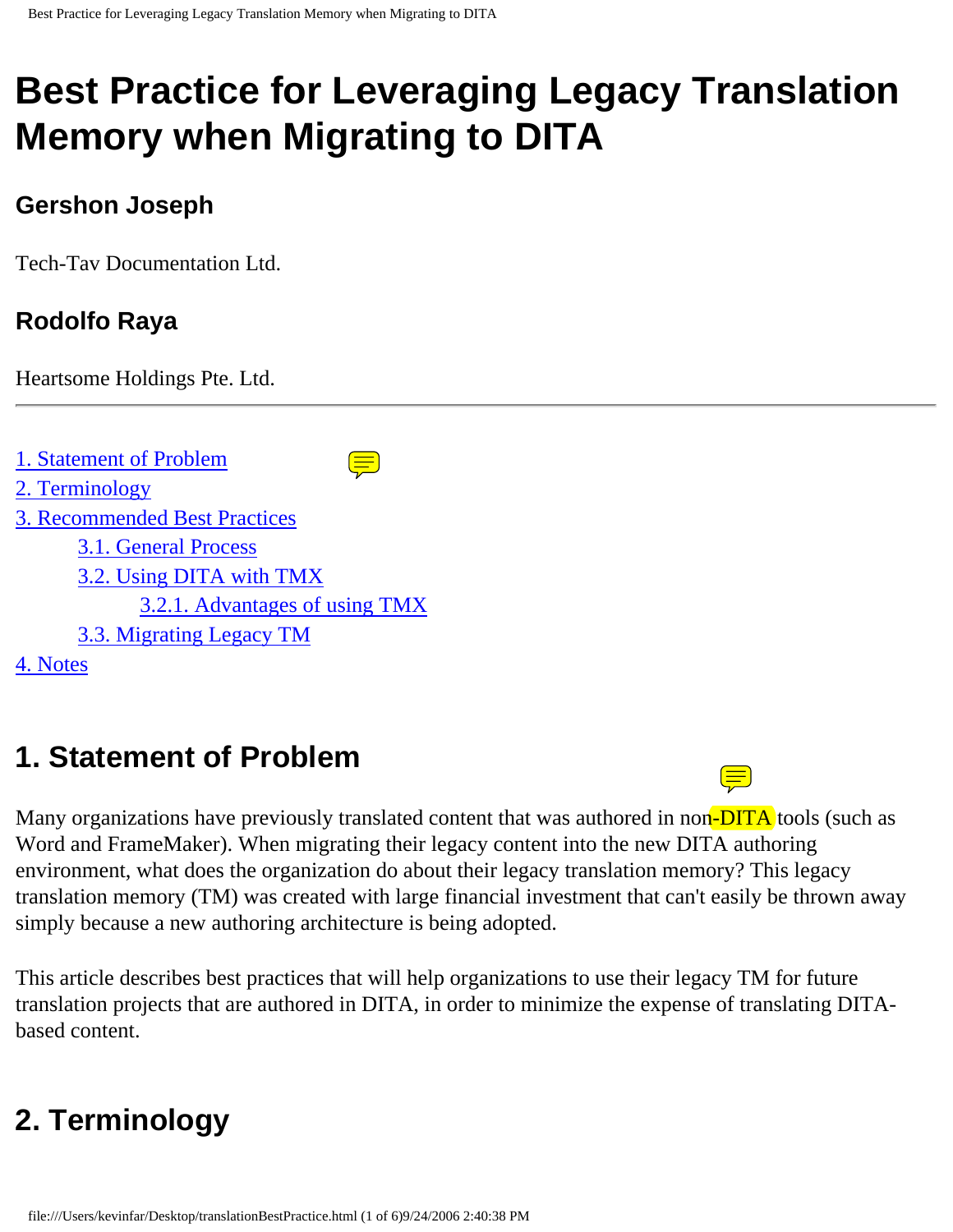Best Practice for Leveraging Legacy Translation Memory when Migrating to DITA

Before we get into the details, let's define the terms used in the localization industry so that subsequent sections will be better understood.

#### **CAT**

**Computer Aided Translation**, which helps the translator translate the source content. CAT tools usually leverage Translation Memory to match sentences and inline phrases that were previously translated. In addition, some CAT tools use Machine Translation to translate glossary and other company-specific terms (extracted from a terminology database).

#### CMS

**Content Management System**, while help teams manage, store, version and publish their source content.

#### Matching

The level of accuracy with which CAT tools can match content being translated to the TM. The levels of matching are defined as follows:

#### Fuzzy matching

The source segment being matched is similar, but not identical to, the source language segment in the TM.

#### Leveraged matching

The source segment being matched is identical to the matched segment, but the context is not known.

#### Exact matching

The source segment being matched is identical to the matched segment and comes from exactly the same context.

#### MT

**Machine Translation** is a technology that translates content directly from source without human intervention. Used in isolation, MT usually generates an unusable translation. However, when integrated into a CAT tool to translate specific terminology, MT is a useful technology.

#### TM

**Translation Memory** is a technology that reuses translations previously stored in the database used by the translation tool. TM preserves the translation output for reuse with subsequent translations.

#### TMX

**Translation Memory eXchange** is an industry standard format for exchanging TM between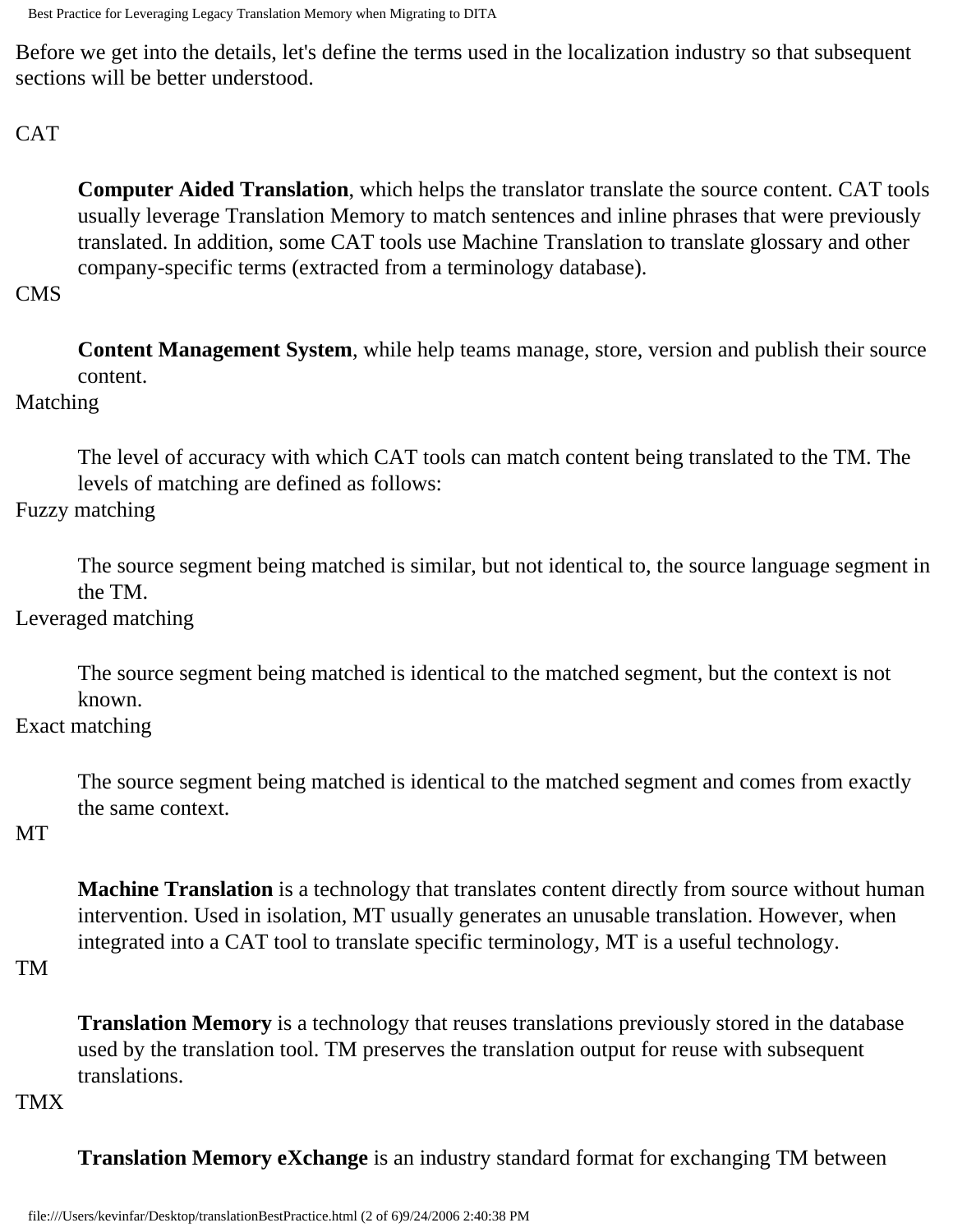CAT tools.

#### XLIFF

**XML Localisation Interchange File Format** is a document format used to **exchange** translatable content between CAT tools.

# **3. Recommended Best Practices**

# <span id="page-2-0"></span>**3.1. General Process**

This section describes the process at a high level that is independent of tools used and the features they support.

If DITA content is stored on a file system or in a CMS that does not support TMX (or in a CMS that uses proprietary techniques to implement reuse and other features that would be lost by exporting to TMX), then proceed as follows:

- 1. Migrate the legacy content to DITA.
- 2. Modify the DITA source as necessary for the document release to be translated.
- 3. When the DITA source has been approved in the source language, do one of the following:
	- $\equiv$  Transform the DITA content into XLIFF, which can handle segments at the block or sentence level. This is the recommended option if supported by your DITA tool chain.
		- If your tool chain does not support export to XLIFF, send a copy of the DITA source to your translation service provider.

#### **Note**

If your CMS provides the translator direct access to the DITA XML, then the translator uses the standard techniques provided by the CMS to access and translate the DITA content.

- 4. The translator uses standard methodology for the translation tool to translate the DITA content, leveraging the legacy TM. The following points should be kept in mind when translating DITA content:
	- Provided the structure of the DITA-based content has not changed radically compared to the legacy documents, the CAT software should achieve exact matching on most segments in the TM. As long as the legacy TM aligns with the DITA source at the sentence level, the translation software should be able to achieve leveraged matching for the elements. Most CAT tools break the DITA block elements down into sentence-level segments, which will ensure better matching of the legacy TM.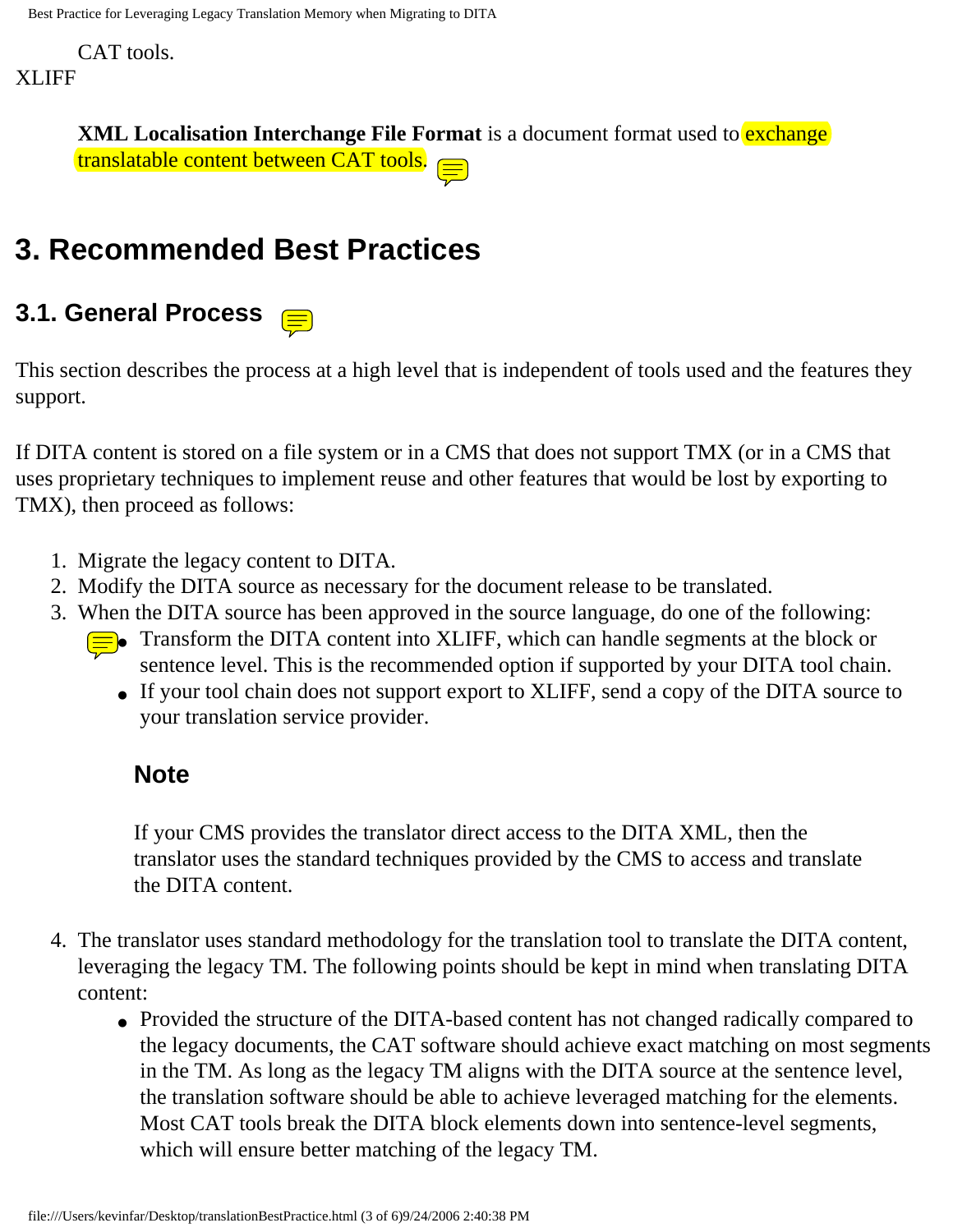- Inline elements may not match at all, or may only be fuzzy matches. If a CAT tool is used to preprocess the TM to prepare it for the DITA-based translation project, then inline elements should yield an exact match. Note that the TM engine should help you recover 70% of the inline tags, which is the main area where matching is prone to fail.
- If conrefs are used as containers for reusable text, then these items may not exactly match (only fuzzy match at best). However, since each of these items needs to be translated only once, and should at least fuzzy match, it should not result in significant translation expense. For best practices on using conref elements in DITA documents that need to be translated, please see XREF TO CONREF BEST PRACTICE.
- When text entities are used as containers for reusable text, it is preferable to use a CAT tool that extracts translatable text from the XML files using an XML parser. The XML parser will insert the content of the text entities into the source text that the translator uses as a reference. This allows the translator to check that the translated segments flow correctly in the target language. If text entities are translated separately from the context where they are used, there may be grammatical inconsistencies in the final text when the translated DITA files are published.
- 5. After the translated content has been approved, it can be published using the same publishing tools used to publish the source language DITA content.

# <span id="page-3-0"></span>**3.2. Using DITA with TMX**

This section describes the recommend approach when using tools that fully support DITA and TMX.

When your DITA content is ready to be translated for the first time, do the following:

1. Export the legacy TM to TMX and tweak the segmentation rules. This step is optional.

This process of creating a better aligned TM should result in an improvement of 10-20% on TM matching. Whether it's worth the effort and expense in doing this process depends on the size of the DITA documents to be translated and the number of target languages. If the number of target languages is small, it may be more economical to retranslate fuzzy matches in a separate file. However, if the word count is high and there are many target languages, tuning the TM will always yield substantial translation savings.

Proceed as follows:

- a. Export the legacy TM to a TMX file.  $(\equiv)$
- b. Tune the segmentation rules.

The TMX file is an XML file, which can be manipulated to better align the translation segments with the DITA markup.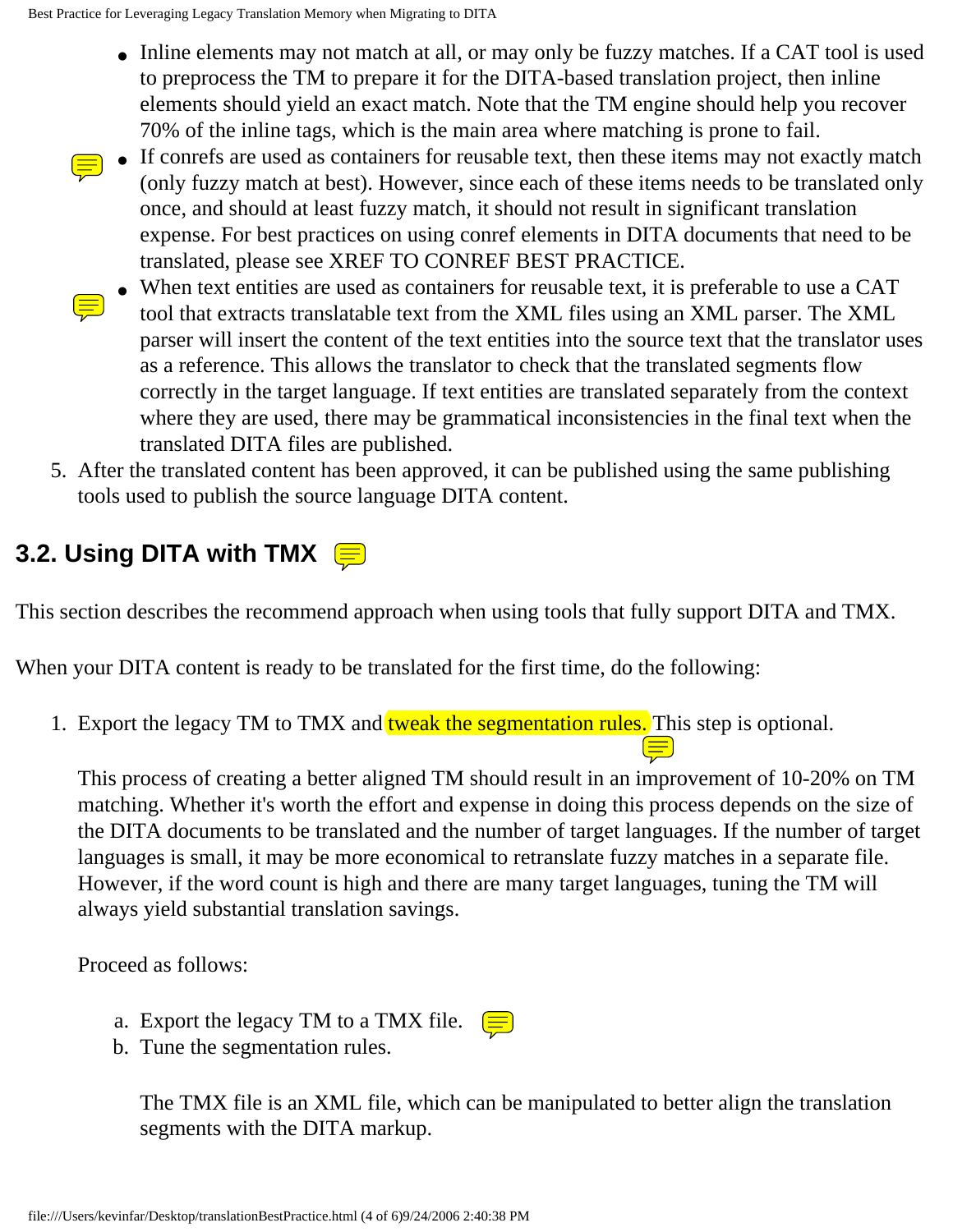When tuning your legacy TM, take the following into account:

- *Unmatched tags* Unmatched tags can result from conditional text marked up in legacy tools (such as FrameMaker), or when block elements contain several sentences that share a common format marker (for example, a paragraph containing several sentences marked as bold; the first sentence contains only an opening bold tag, and the last sentence contains only a closing bold tag).
- *Segmentation rules* The segmentation rules used for translating legacy material
- $\equiv$  may not be well suited for XML documents. For example, your legacy Word or FrameMaker-based segmentation rules may include a rule to terminate a segment after a colon, to separate a procedure title from the steps. Since DITA uses markup to indicate where the procedure title ends and the steps begin, this segmentation rule can be discarded.
- 2. Convert the modified TMX file back into a TM.

This new TM will provide more exact matching against your DITA content than the legacy TM.

- Export the DITA documents to XLIFF.
- Import the XLIFF files into your CAT tool.
- Run the translation against the TM.

You should get exact matching on the plain text and fuzzy matching on the tags. It may be possible to automatically recover 70% of the tags. Depending on the algorithm used to measure quality, this means you will achieve about 80% to 95% matching overall.

• Once the translator has completed the translation, the TM should be exported as a TMX file.

This TMX will correctly tag the DITA block elements as well as correctly segment the sentences, and should therefore be used as the TM for the next DITA-based translation project. For future localization projects, the new TMX should yield exact matching at the segmentation level used for translation (block or sentence).

### <span id="page-4-0"></span>**3.2.1. Advantages of using TMX**

Choosing a translation service provider who uses a tool that supports TMX has several advantages. It is possible to migrate your TM between CAT tools that support the industry standard for TM interchange. This is important not only to free you from dependence on a single translation service provider, but also to allow you to fine-tune your segmentation rules to better match your DITA-based XML source documents you'll be sending for translation.

# <span id="page-4-1"></span>**3.3. Migrating Legacy TM**

.